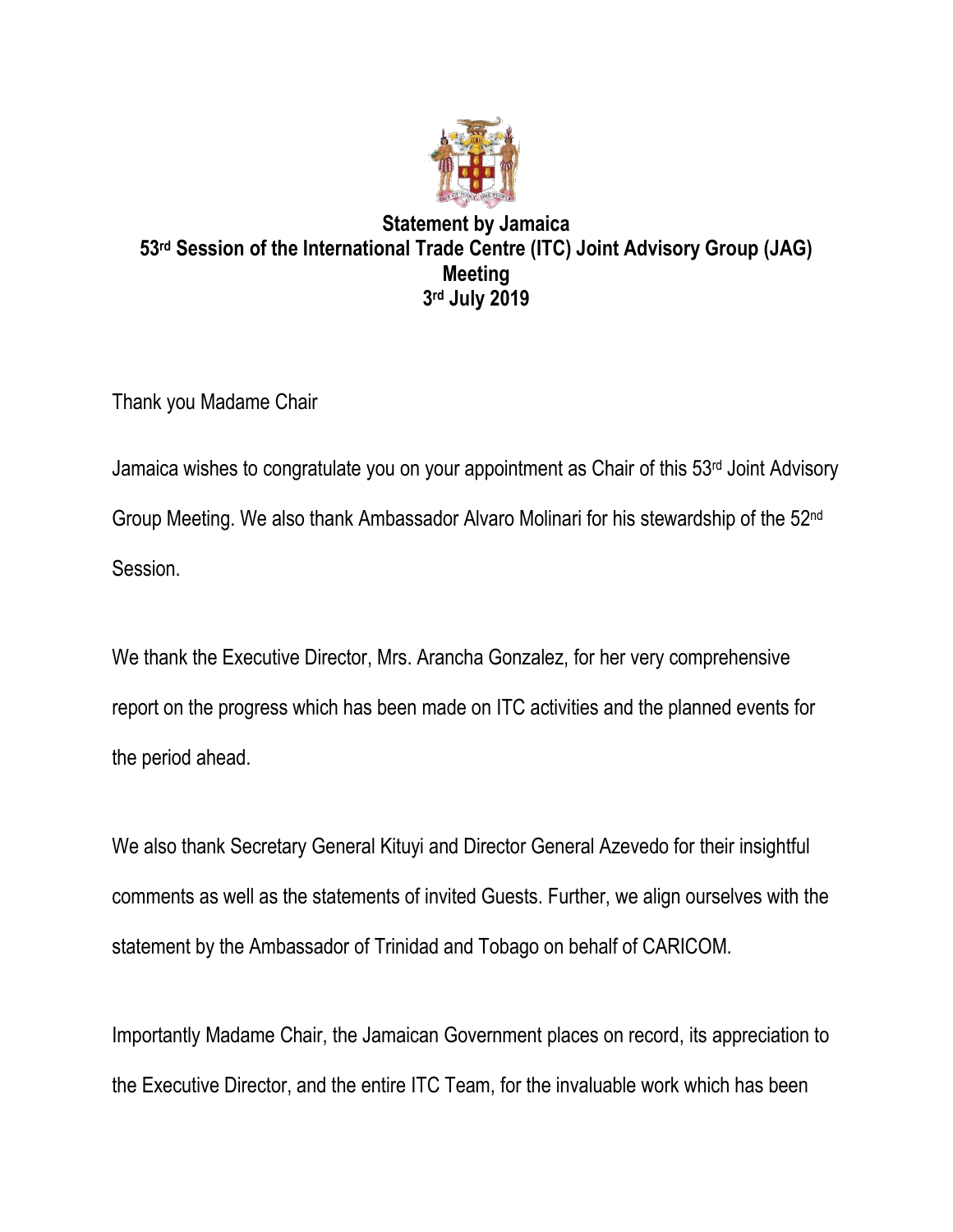undertaken over the years, in providing technical cooperation and assistance activities in favour of our countries.

Jamaica applauds the ITC for its excellent work in fostering inclusive and sustainable growth and development through trade, trade facilitation and international business development. We commend the ITC for its agility and responsiveness in seeking to address the needs of developing and least developed countries. In particular, the support to MSMEs operating in our countries has been invaluable. For Jamaica, this represents over 97% of firms. Of particular benefit, are those interventions aimed at improving market intelligence and assisting MSMEs to better target their products towards the most promising markets and in diversifying and adding value to their products. The ITC's suite of programs and online tools and databases such as the Global Trade Helpdesk and the Rules of Origin Facilitator, have contributed significantly in making global trade more transparent and have facilitated access to new markets for MSMEs.

In that connection, Jamaica takes this opportunity to, once more, commend the ITC on its annual SME Competitiveness Outlook report for 2018 and for its timely focus on the 'Business Ecosystems for the Digital Age'. The analysis provided on how digital platforms are transforming the ways firms do business is quite relevant and my Capital has been reflecting on the findings and areas of focus of the report including the threats and opportunities that digital platforms provide for MSMEs.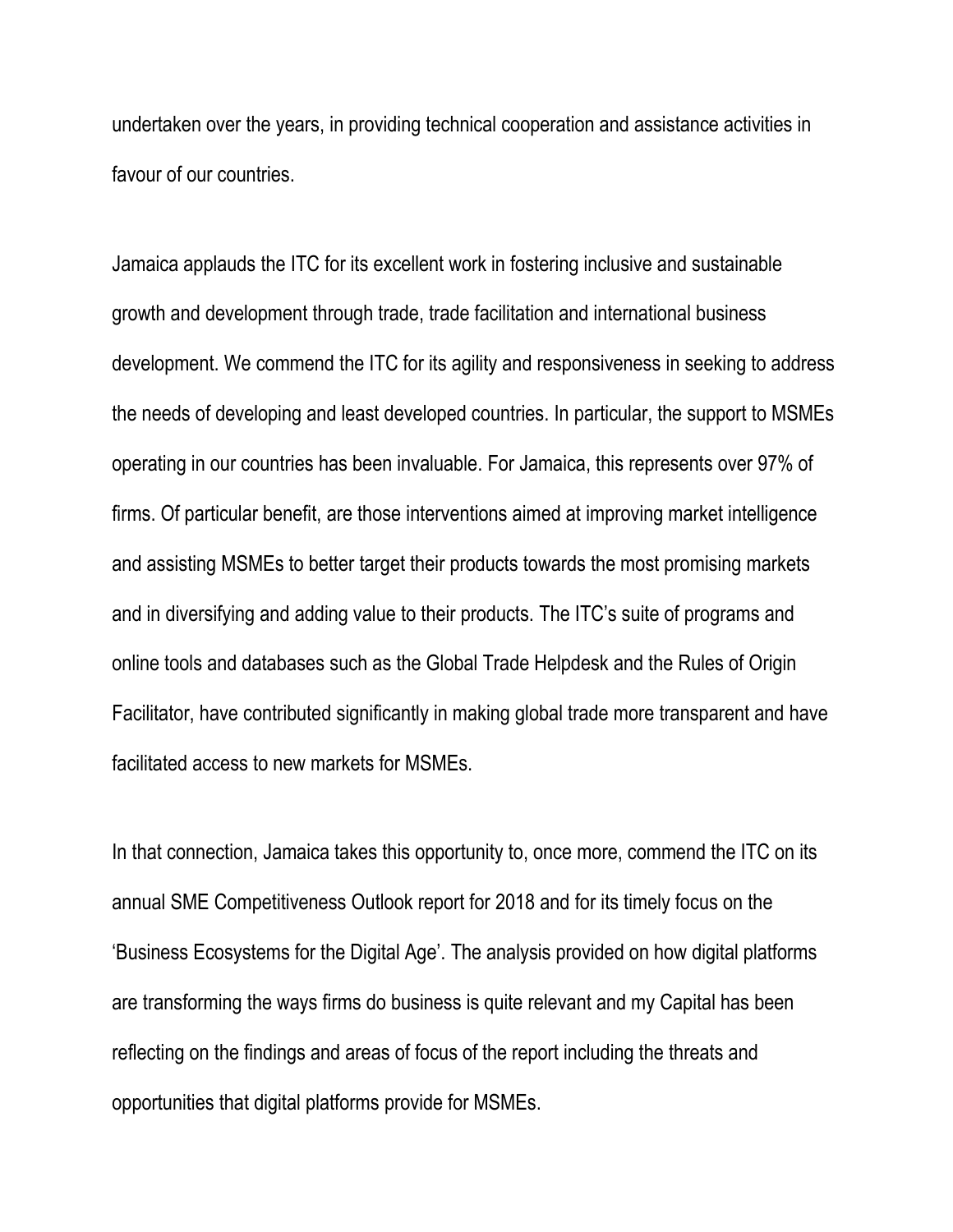Jamaica is one of several Caribbean countries which is benefitting from a number of critical projects and programmes which are vital for our economic development. At the national level previous interventions included developing a National Export Strategy and undertaking a study on NTMs affecting Jamaican Businesses. One of the most recent ITC activities was the introduction of the "SheTrades Outlook" platform in Jamaica, in March 2019. As you are aware, "SheTrades Outlook" aims at assisting stakeholders to assess, monitor, and improve the extent to which their institutional framework supports the participation of women in international trade. The event provided an opportunity for data collection as well as provided encouragement for Jamaica to place on its agenda consideration for the establishment of a SheTrades Country Chapter. My delegate on welcomes the ITC's consistent emphasis on empowering women in the global economy especially important in our country where women represent 50% of the population and 45% of the workforce.

Madame Chair, as mentioned by the Ambassador of Trinidad and Tobago, Jamaica is one of the countries benefitting from a 'Regional Coconut industry development Project, financed through EDF resources and which is being implemented by the ITC in collaboration with the Caribbean Agricultural Research & Development Institute (CARDI), the Ministry of Industry Commerce Agriculture and Fisheries (MICAF), the Coconut Industry Board, the Development Bank of Jamaica (DBJ), JAMPRO and the Scientific Research Council. The project aims at improving the competitiveness of the coconut industry with the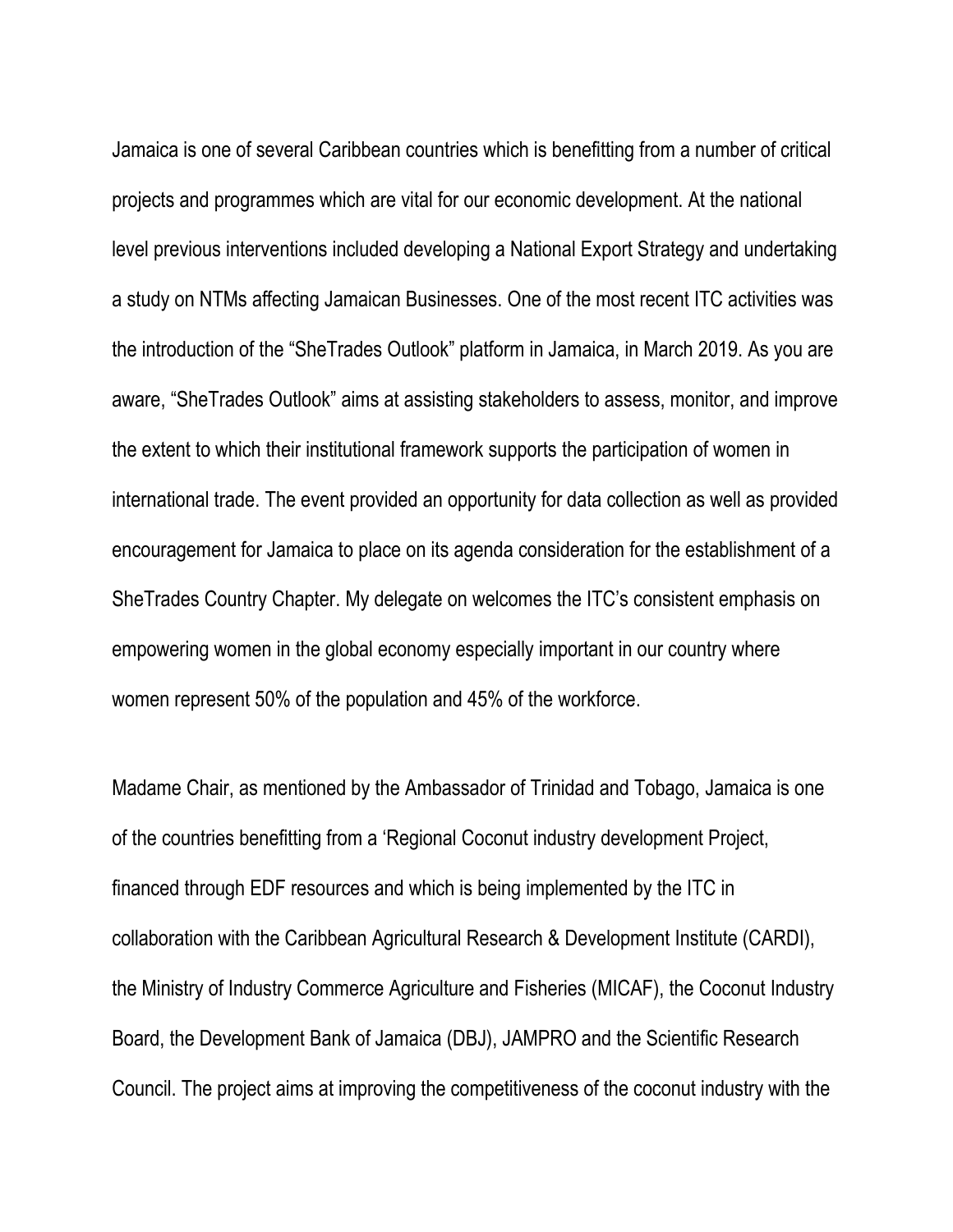shared objectives of improving market linkages, increasing production performance and quality, and improving regional coordination. We are pleased that this project has been proceeding very well, with Jamaican companies increasing their production of value-added products. There have also been other improvements to the sector, such as in the packaging and marketing of coconut products.

Chair, we would be remiss were we not to mention that in the pursuit of its objectives in building capacity in our countries, the ITC has also facilitated strong people to people and institution to institution relationships, thus contributing to the sustainability of our trade capacity building, trade promotion and trade development efforts.

Finally Madame Chair, allow me to commend the development partners, many of which are represented here today, who continue to provide invaluable financial and technical support to the important work of the ITC. The record US\$64 million of extra-budgetary expenditures on technical assistance and capacity building during 2018, a 38% increase over that in 2017, is indeed commendable and highlights the strong demand that exists for the ITC's services. We, therefore, encourage the development partners to maintain this high level of support during the next cycle of the Strategic Plan activities.